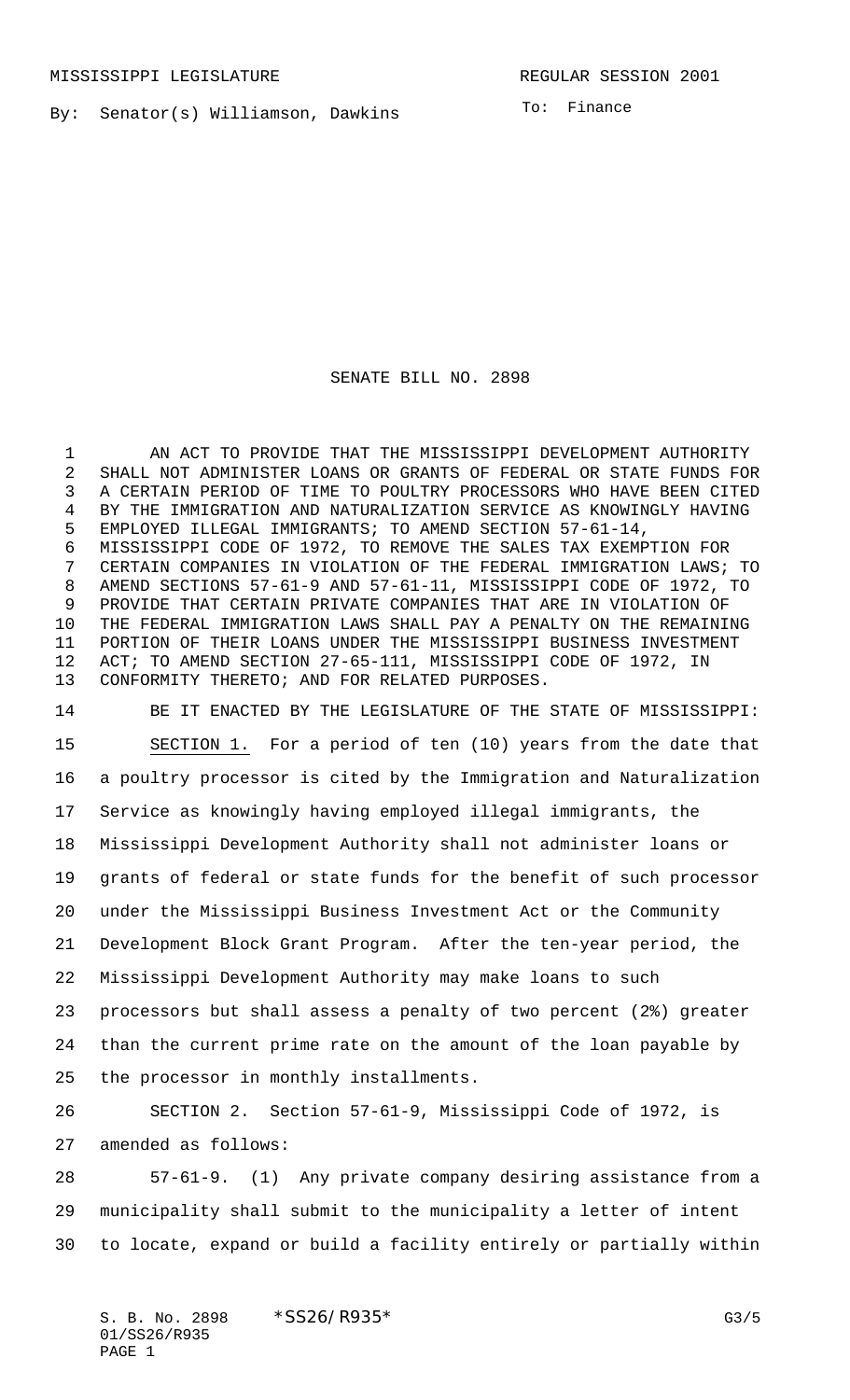the municipality or on land the municipality is authorized to own or otherwise acquire. The letter of intent shall include: (a) Except for strategic investments, a commitment that the proposed project will create and maintain a minimum of ten (10) net new full-time equivalent jobs, will create and maintain at least a five percent (5%) increase in full-time equivalent jobs in the case of expansion of an enterprise already located at the site or at least a twenty-five percent (25%) increase in full-time equivalent jobs pursuant to subsection (9) of Section 57-61-15 and will create and maintain at least one (1) net new full-time equivalent job for every Fifteen Thousand Dollars (\$15,000.00) either loaned or granted for the project. The commitment required by this paragraph (a) shall include any jobs created prior to the effective date of this chapter resulting from contracts entered into contingent upon assistance being made available under this chapter. All jobs required to be maintained by this paragraph (a) shall be maintained until such time as any loan made under this chapter for the benefit of a private company is repaid. The letter of intent shall include a statement that the private company understands that if it is cited by the Immigration and Naturalization Service as knowingly having employed illegal immigrants, the company shall be liable for a penalty of two percent (2%) greater than the current prime rate on the remainder of the loan made for its benefit.

 (b) A statement that the specific improvements are necessary for the efficient and cost-effective operation of the private company, together with supporting financial and engineering documentation.

S. B. No. 2898 \*SS26/R935\* 01/SS26/R935 (c) Any commitment to pay rental on, or to make loan repayments related to, the improvements to be made with funds loaned to a municipality under this chapter. (d) If required by the Mississippi Development Authority, a notarized statement of willingness to grant a lien on

```
PAGE 2
```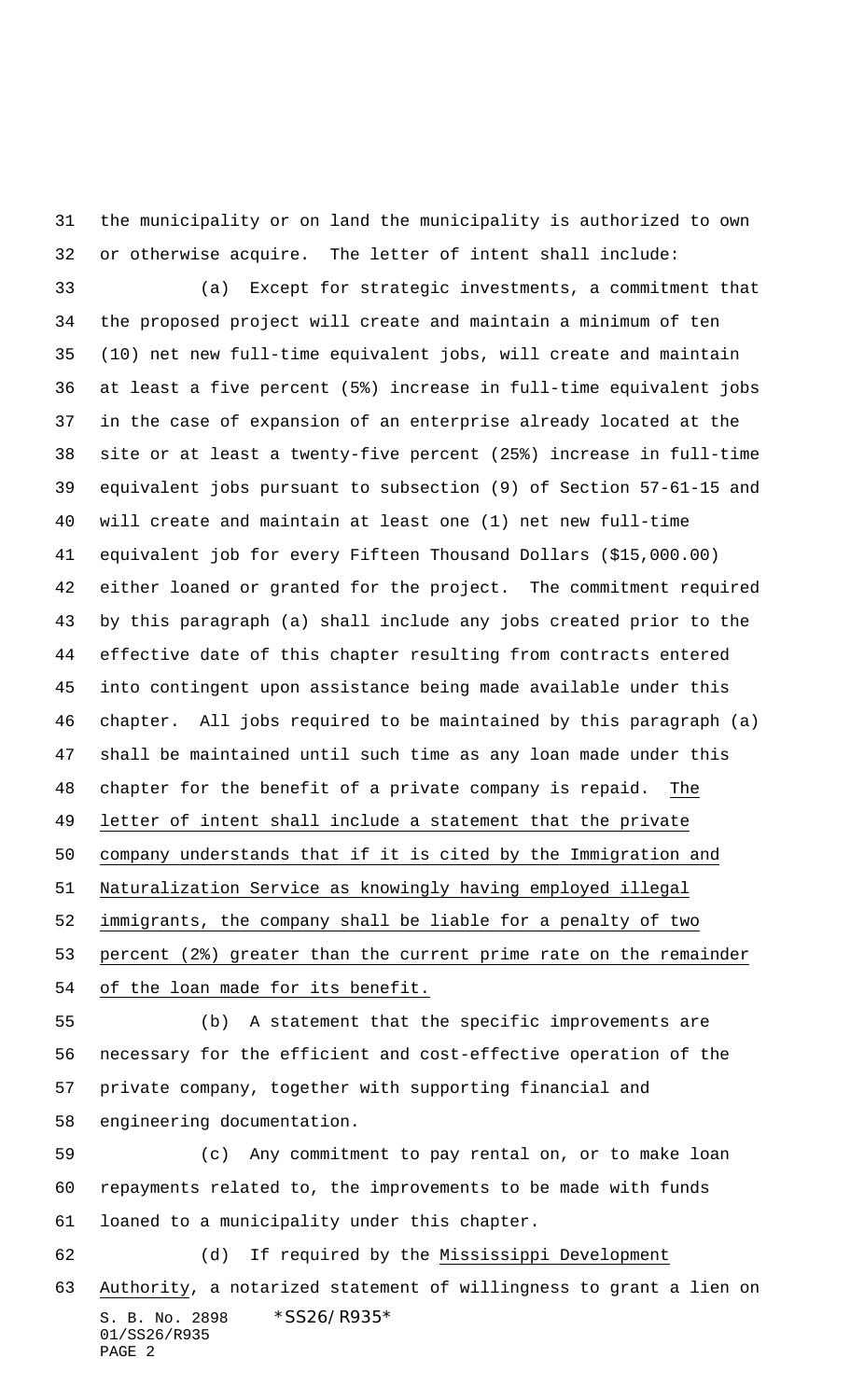the facility for which the improvement is being provided, in an amount and a manner to be determined by the Mississippi Development Authority, which lien may be foreclosed in the event that the private company fails to operate in the facility according to the terms of the agreement and/or to collateralize the loan made for the benefit of the private company for which the improvement is being provided in an amount and manner to be determined by the Mississippi Development Authority. In the event the contractual agreement is to be entered into with a department or subsidiary of the United States government, the Mississippi Development Authority shall determine that the governmental unit will operate the proposed project for a sufficient number of years to retire the loan based on increased revenue estimates by the University Research Center and any agreement entered into shall reflect that the interest paid on any loan for such purpose shall be included in Mississippi's contributory value in the project. In the event the private company requesting the assistance is a subsidiary of another corporation, if required by the Mississippi Development Authority, any contractual agreement entered into shall also require the parent company to unconditionally warrant the performance of the subsidiary in carrying out the terms of the agreement or it shall require the subsidiary and/or the parent company to pledge assets in an amount and a manner to be determined by the Mississippi Development Authority and/or to collateralize the loan in an amount and a manner to be determined by the Mississippi Development Authority to ensure the performance of the terms of the contract.

 (2) Upon receipt of the letter of intent from a private company, the municipality may apply to the Mississippi Development Authority for a loan or grant. The application from the municipality shall include but not be limited to:

S. B. No. 2898 \*SS26/R935\* 01/SS26/R935 PAGE 3 (a) A statement of the purpose of the proposed loan or grant, including a list of eligible items and the cost of each.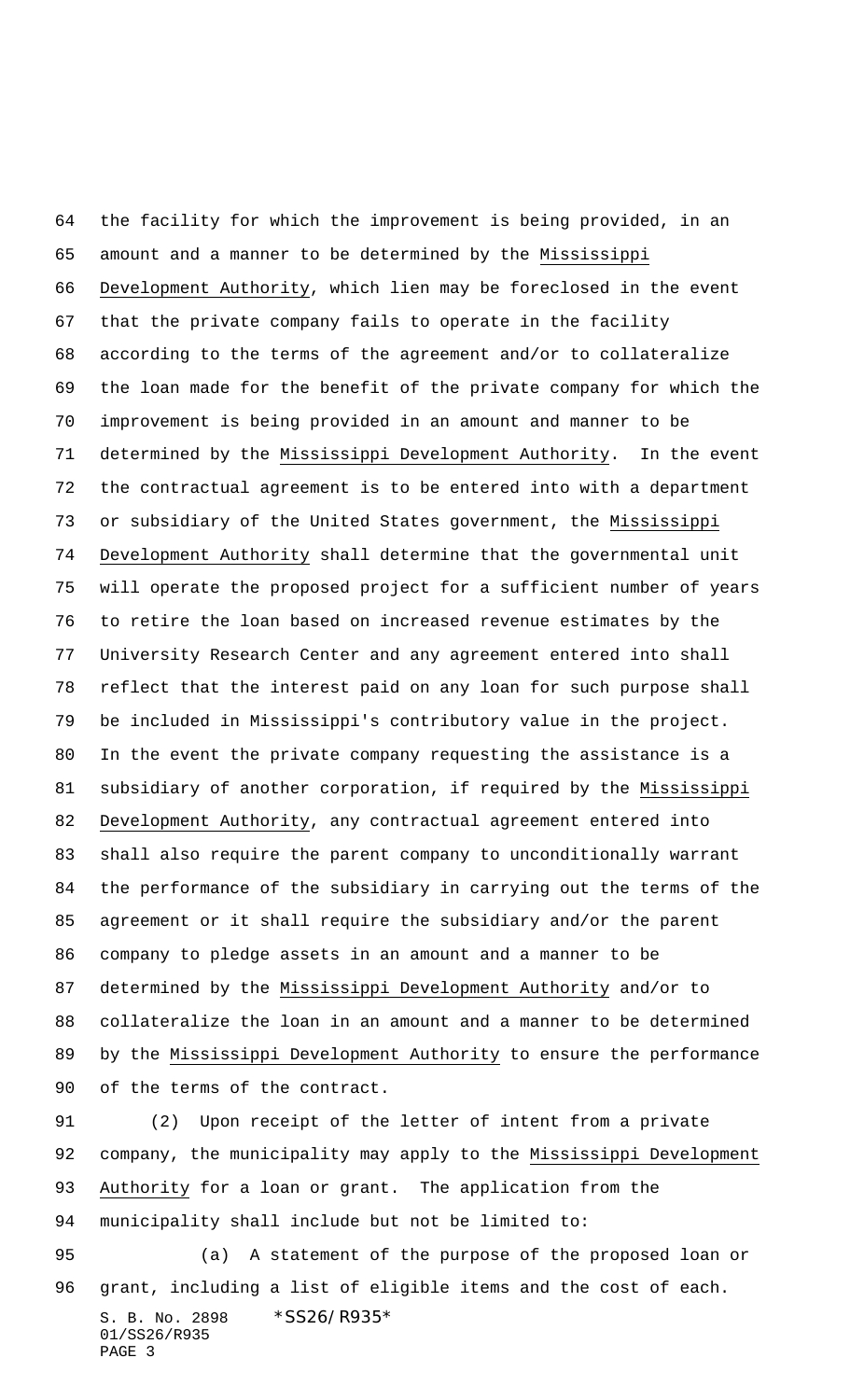(b) A statement showing the sources of funding for the entire project, including the private company's or governmental unit's investment in the project and any public and other private sources of funding.

 (c) A certified copy of the signed letter of intent from a private company or governmental unit, as specified in this section.

 (d) Evidence that there will be a private match of at least Three Dollars (\$3.00) for every One Dollar (\$1.00) of state assistance, except in the case of ports where the private match will be at least Two Dollars (\$2.00) for every One Dollar (\$1.00) of state assistance.

 (e) Demonstration that the private company is financially sound and is likely to fulfill the commitments made in its letter of intent.

 (f) A proposed timetable for the provision of the improvements.

 (g) Evidence that the project will be expeditiously carried out and completed as planned.

 (h) A demonstration that insufficient local capital improvement funds at reasonable rates and terms are available within the necessary time to provide the needed improvement on public property. This includes local funds available through issuance of bonds or other means, state funds available through existing programs, and available federal program funds such as community development block grant funds, urban development action grant funds, and economic development administration funds.

 (i) A demonstration that insufficient private funds are available at reasonable rates and terms within the necessary time to fund improvement on property owned by the private company. (3) The Mississippi Development Authority shall consider grant and loan applications based on the following criteria: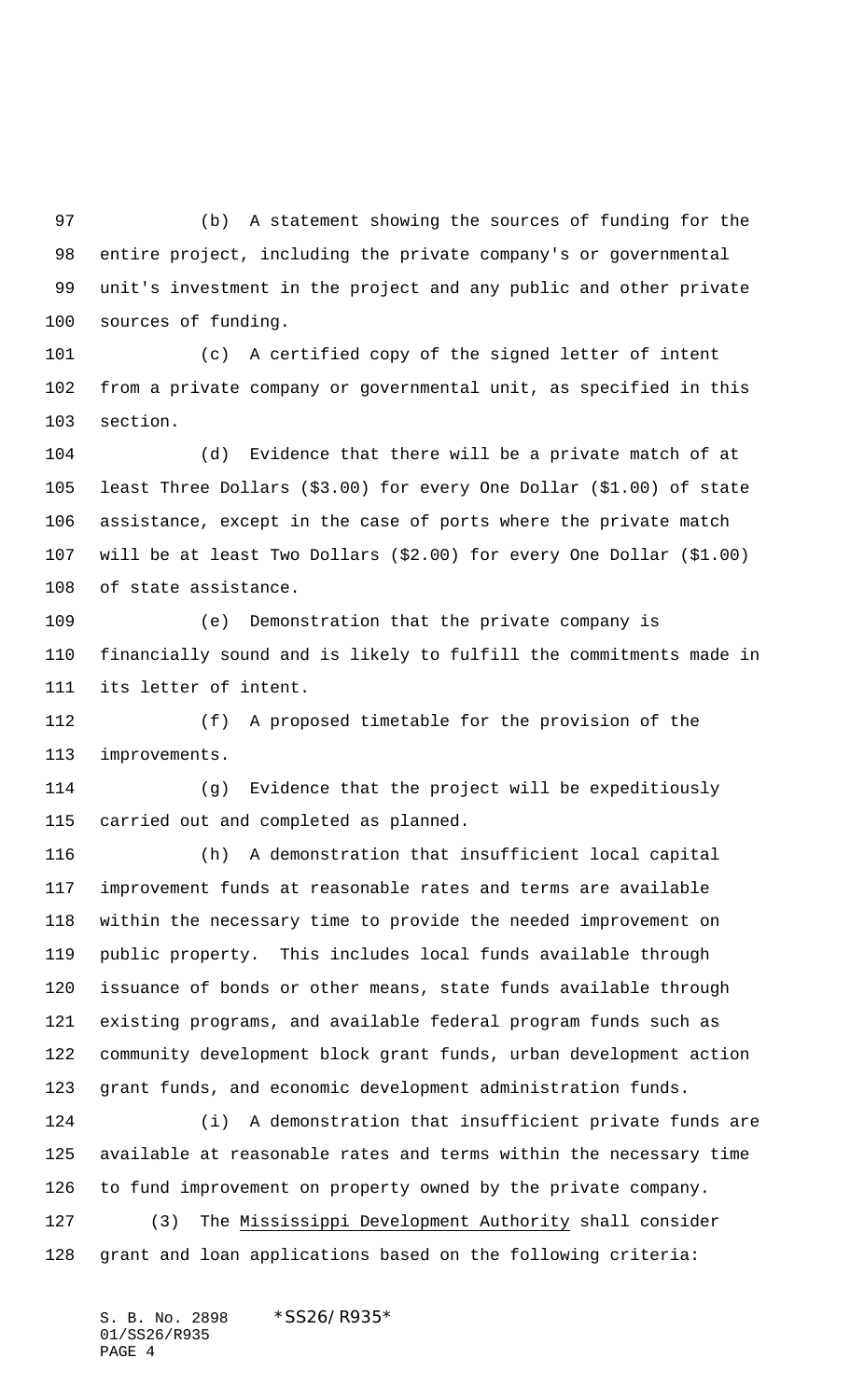(a) The number of net new full-time equivalent jobs that will be provided and the amount of additional state and local tax revenue estimated by the University Research Center to be directly generated by the private company's new investment, and additionally, as to loan applications by state agencies, the extent to which shipping through the port will be increased by the proposed port development projects, the degree to which jobs will be increased in the port area and the impact on port revenues.

 (b) The ability to repay the principal and interest, in the case of a loan, based on increased revenue estimates and any revenue-producing provision of a contractual agreement.

 (c) The increase in the employment base of the state. The Mississippi Development Authority and the University Research Center may use the resources and capabilities of the planning and development districts in carrying out the provisions of this chapter.

 (4) No loan shall be made in excess of the amounts which can be repaid with the increased revenues estimated by the University Research Center, provided that this subsection (4) shall not apply to loans in connection with a United States Navy home port.

S. B. No. 2898 \* SS26/R935\* 01/SS26/R935 PAGE 5 (5) (a) Notwithstanding anything contained in this chapter, an agency of the State of Mississippi operating a state-owned port, and hereinabove identified as a "municipality" and "governmental unit" for purposes of this chapter, may make application for a loan or grant under the terms and provisions of this chapter. In addition, a public agency operating a port bordering on the Gulf of Mexico, which shall be considered to be a "municipality" or a "governmental unit" for the purposes of this chapter, may make application for a loan or grant under the terms and provisions of this chapter from funds other than those funds authorized for a state-owned port under paragraph (e) (iii) of Section 57-61-11. The application shall be initiated by submission of a letter of intent to engage in a project or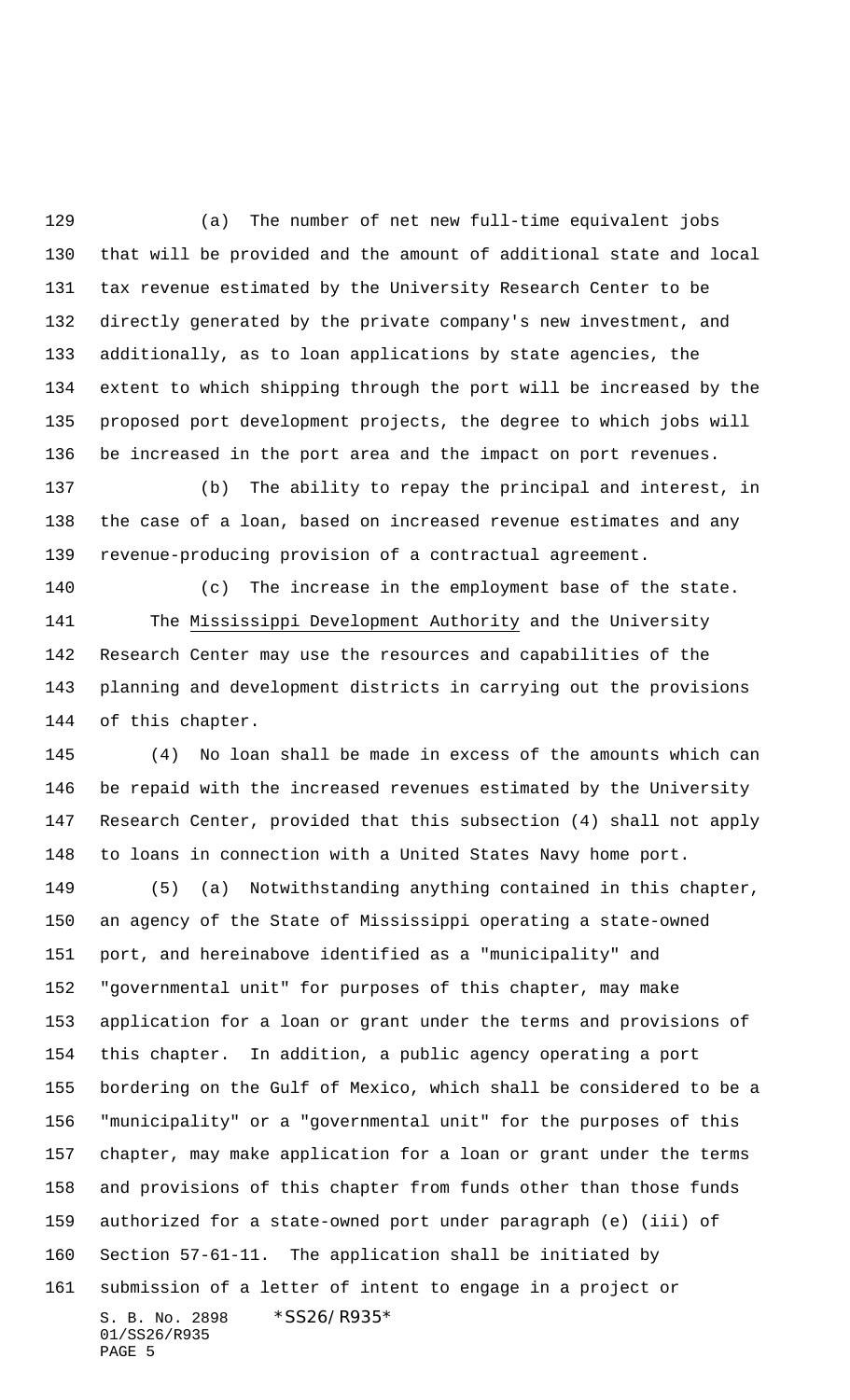projects for the purpose of effecting enlargement and improvement in all facilities used and useful in attracting international and foreign commerce through the port. Projects eligible for inclusion in the letter of intent may include, but not be restricted to: (i) Dredging and deepening the access channel and harbor basin of the port; (ii) Effecting the enlargement of the land area of the port by reclamation; (iii) Construction and installation of piling, 172 bulkheads, docks, wharves, warehouses and appurtenances; and (iv) Acquisition of facilities and equipment for handling bulk and containerized cargo. (b) With respect to a state-owned port bordering on the Gulf of Mexico, the letter of intent shall include the following information and any other information required by the Mississippi Development Authority: (i) Present and future annual tonnages expected as a result of the improvements. (ii) Reasons why present facilities are inadequate to enable the port to compete, including limitations imposed by insufficient depth of channel and basin. (iii) Increased channel and basin depths necessary to accommodate modern shipping. (iv) Comparison of the percentage of the world's cargo shipping that can now be accommodated with what could be accommodated with project improvements. (v) Economic contribution to the region and state resulting from increased shipping activity. (vi) Statement of degree to which port revenues are expected to be increased as a result of projects.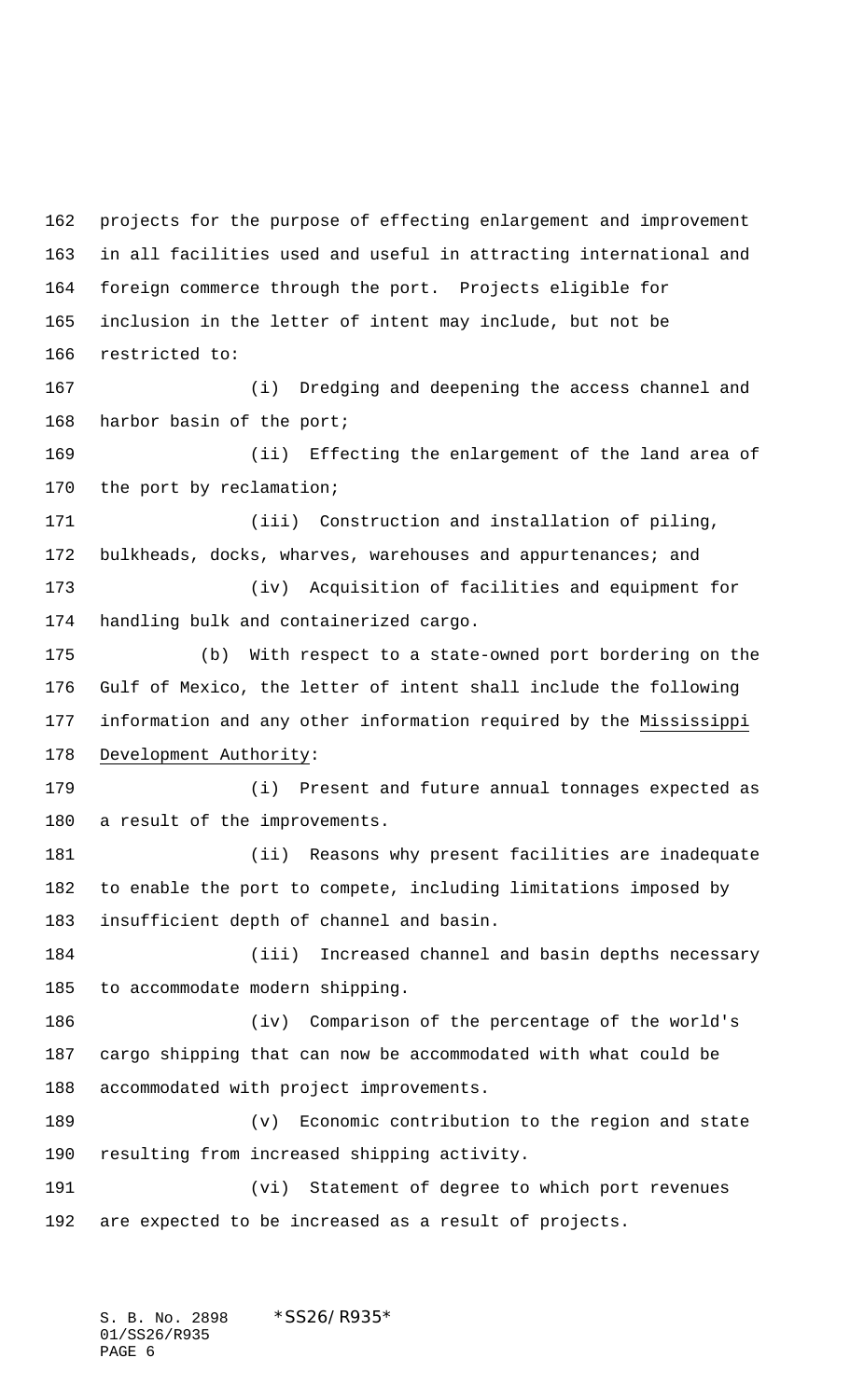(vii) Financial data of port activities, including cost of project, degree of federal funding available and required local participation.

 On or before January 1, 1989, a state-owned port described in this paragraph (b) shall submit to the Senate Finance Committee and the House Ways and Means Committee of the Mississippi Legislature a comprehensive, written report updating for each committee the information listed in items (i) through (vii) of this paragraph (b) with particular emphasis on the economic contribution to the region and state by shipping activity at the port; on financial data with respect to the degree of federal funding available and local participation in funding port 205 activities; and on progress made in dredging and completing other improvements necessary to accommodate modern shipping.

 (c) The Mississippi Development Authority shall consider grant and loan applications based on the following: (i) The extent to which shipping through the port will be increased by the proposed projects.

 (ii) The degree to which jobs will be increased in the port area.

(iii) Impact on port revenues.

 (iv) The ability of the port to repay interest and principal in the case of a loan.

 (6) A municipality may apply to the Mississippi Development Authority for a grant under the terms and provisions of this chapter, and the Mississippi Development Authority may award grants to a municipality subject to limitations contained in this chapter. The application shall be initiated by submission of a letter of intent to engage in a project or projects for the purpose of providing improvements necessary to accommodate a United States Navy home port. (7) The Legislature hereby finds and determines that

S. B. No. 2898 \* SS26/R935\* 01/SS26/R935 PAGE 7 financing facilities necessary to accommodate a Navy home port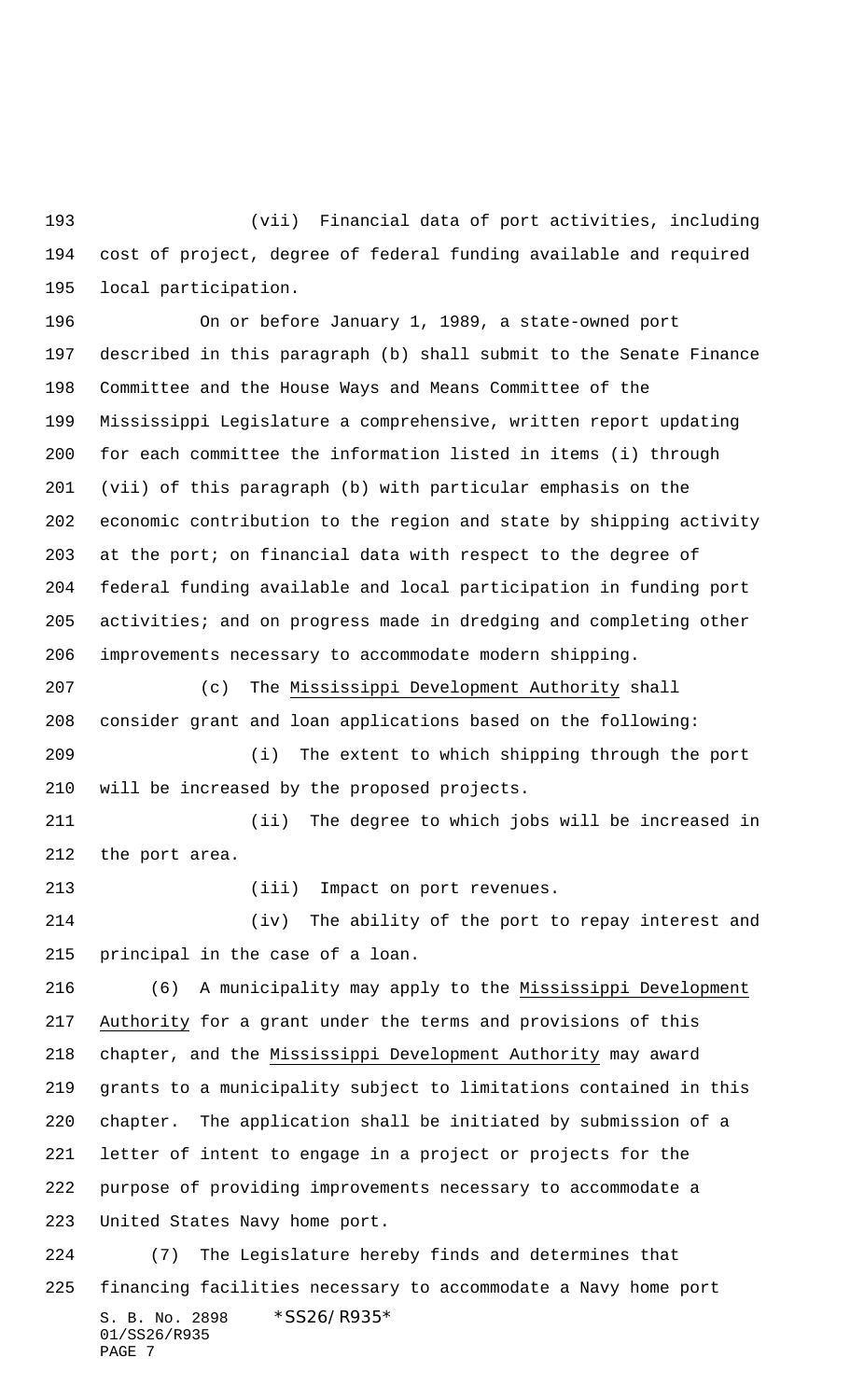serves a valid public purpose in that a Navy home port will significantly contribute to the employment base of the state which is in great need of assistance; provided, that in the event such facilities are no longer required for use by the Navy as a home port, such facilities shall revert as provided in Section 59-9-21.

 (8) Notwithstanding any provision or requirement of this chapter to the contrary, a municipality may make application for a loan under this chapter, in an amount not to exceed Five Million Dollars (\$5,000,000.00), for the purpose of acquiring and developing land to be used as a technology/industrial park for which there is a binding commitment by one or more private companies to create and maintain not less than an aggregate of three hundred (300) jobs meeting minimum criteria established by the Mississippi Development Authority. Such a commitment by a private company shall not disqualify the private company from obtaining assistance under this section. The match requirements of this section shall not apply to any loan made pursuant to this subsection (8).

 (9) (a) A municipality is authorized to negotiate a contract for the acquisition, construction and erection of a project or any portion of a project hereunder where a municipality finds that, because of the particular nature of a project or any portion thereof, it would be in the best public interest of the municipality to negotiate.

 (b) Contracts by a private company for the acquisition, construction or erection of a project which receives assistance under this chapter shall be effected in the manner prescribed by law for public contracts, unless the Mississippi Development Authority makes a written finding that, because of special circumstances with respect to the projects or any portion thereof, it would better serve the public interest or more effectively achieve the purposes of this chapter to enter into such contracts based on negotiation.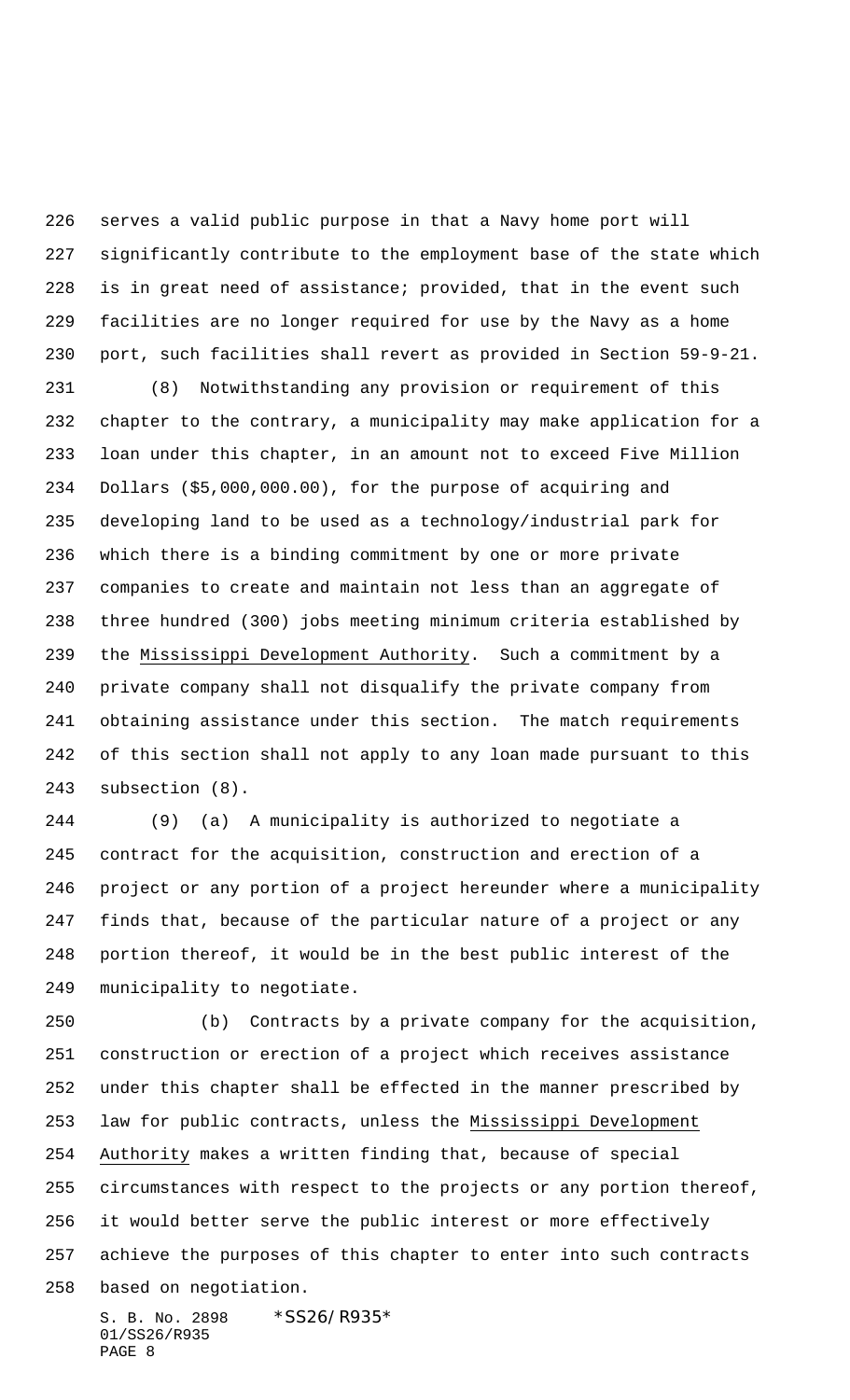(10) A municipality is authorized upon such terms and conditions as the municipality may deem advisable, provided such terms and conditions shall not be in conflict with the provisions of this chapter, to (a) acquire, whether by construction, purchase, gift or lease, all of or any portion of a project hereunder; (b) to lease or sell to others all of or any portion of a project hereunder; and (c) to lend to the private company the proceeds of the loan from the board to such municipality.

 (11) All agreements between a municipality and a private company related directly or indirectly to a project or a portion of a project to be funded in whole or in part under this chapter are subject to approval by the Mississippi Development Authority.

 SECTION 3. Section 57-61-11, Mississippi Code of 1972, is amended as follows:

 57-61-11. The Mississippi Development Authority shall establish such guidelines, rules and regulations for the repayment of funds loaned pursuant to this chapter as may be necessary. These provisions shall include, but not be limited to, the following:

 (a) Funds may be loaned for a maximum of ten (10) years or the estimated useful life of the property as established by the United States Department of Treasury, whichever is greater.

281 (b) The rate of interest charged by the Mississippi Development Authority for improvements not on publicly owned property may be negotiated by the Mississippi Development Authority. Private companies that are cited by the Immigration and Naturalization Service for knowingly having employed illegal immigrants shall be liable for a penalty equal to two percent (2%) greater than the current prime rate for the remainder of the loans made for their benefit. The penalty shall be payable in monthly installments. (c) For all improvements funded through this chapter

S. B. No. 2898 \* SS26/R935\* 01/SS26/R935 PAGE 9 which occur on publicly owned property, repayment of funds loaned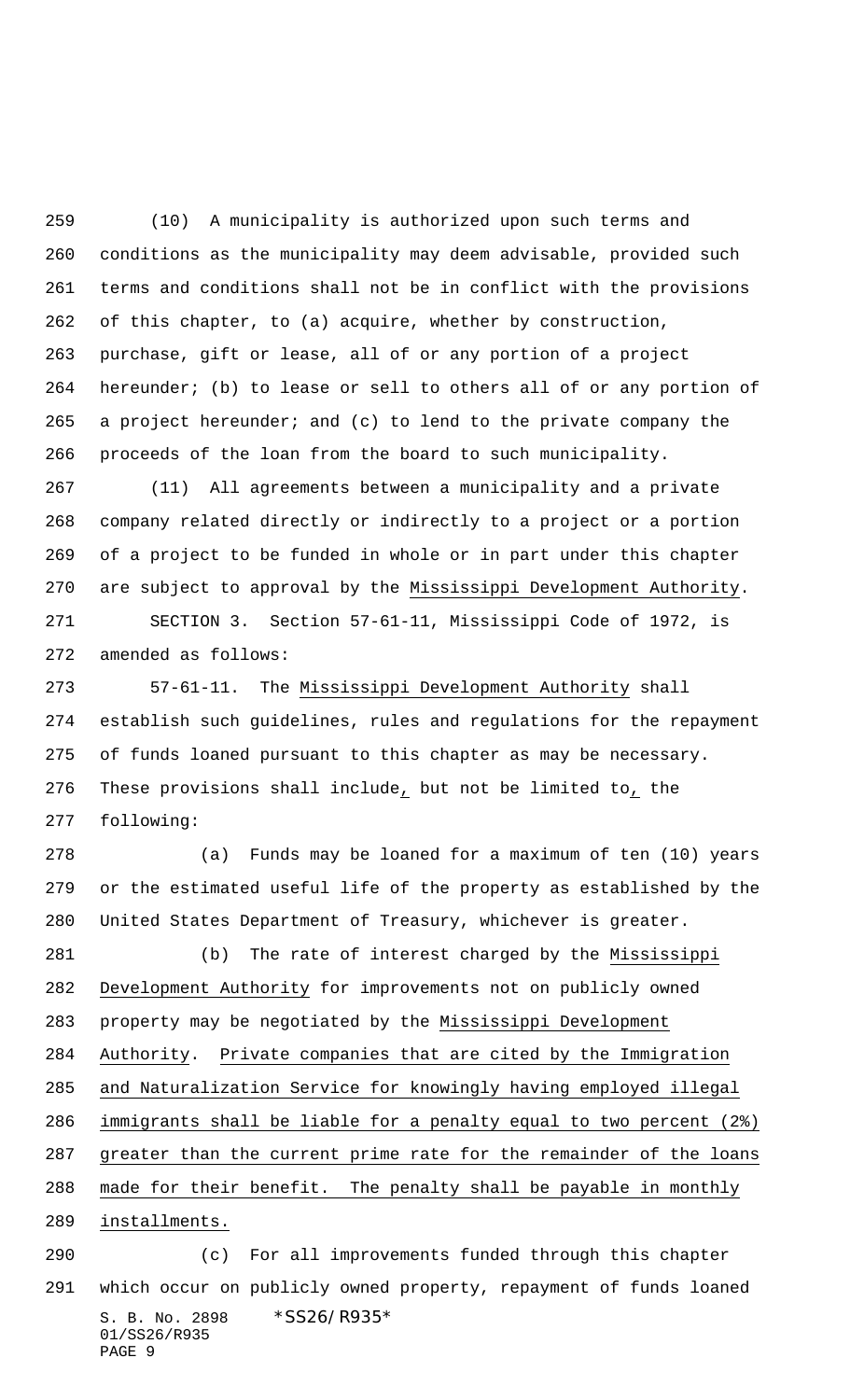may, in the discretion of the Mississippi Development Authority, involve only the principal amount loaned with no interest charged thereon.

 (d) An audit by a certified public accountant of all costs of a project hereunder must be submitted to the Mississippi Development Authority not later than ninety (90) days after a project's completion. Such an audit shall certify that all of the funds loaned or granted pursuant to this chapter were disbursed in accordance with the terms of this chapter and shall be paid for by the private company benefited by the project.

 (e) Notwithstanding the foregoing, in the case of an application under Section 57-61-9(5)(a), the guidelines shall include but not be limited to the following:

 (i) Funds may be loaned for a maximum of twenty (20) years, or the estimated useful life of improvements on the land areas of the port, whichever is greater.

 (ii) The rate of interest charged by the Mississippi Development Authority for loans for port projects may be negotiated by the Mississippi Development Authority and shall be consistent with Section 57-61-11(b) and (c).

 (iii) The total of grants and loans to any one state-owned port made pursuant to an application under Section 57-61-9(5)(a) shall not exceed Twenty Million Dollars (\$20,000,000.00).

 (iv) Before any loan or grant may be made under Section 57-61-9(5)(a) to a state-owned port bordering the Gulf of Mexico, the applicant shall make adequate assurance to the Mississippi Development Authority that federal participation in the cost of the project or projects has been committed contingent only upon availability of local participation in accordance with federal guidelines. (v) Notwithstanding any provision of this chapter

S. B. No. 2898 \* SS26/R935\* 01/SS26/R935 PAGE 10 324 to the contrary, the Mississippi Development Authority shall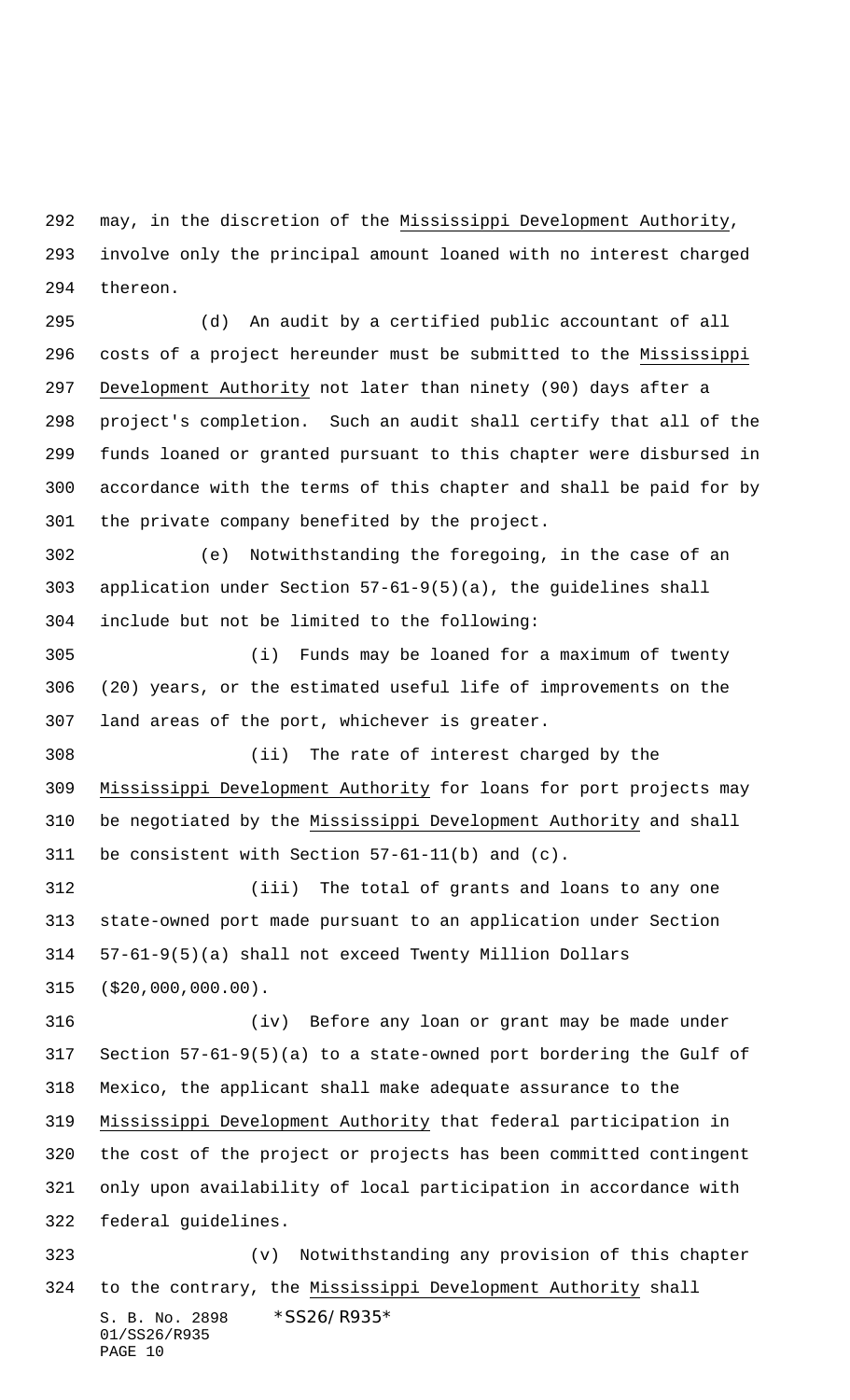utilize not more than Five Million Dollars (\$5,000,000.00) out of the proceeds of bonds authorized to be issued in this chapter to be made available as interest-bearing loans to state-owned ports for the purpose of repairing, renovating, maintaining and improving the state-owned port. The Mississippi Development Authority shall establish an amortization schedule for the repayment of any loans made pursuant to this subparagraph. The state-owned port shall not spend any revenues for other purposes unless payments on the loan are being timely made according to the amortization schedule. The match requirements of this section and Section 57-61-9 shall not apply to any loan made pursuant to this subparagraph.

 (f) For a period of ten (10) years from the date that a private company is cited by the Immigration and Naturalization Service as knowingly having employed illegal immigrants, the Mississippi Development Authority shall not make any loan funds available under this chapter to such company.

 SECTION 4. Section 57-61-14, Mississippi Code of 1972, is amended as follows:

 57-61-14. In accordance with Section 27-65-111, purchases of tangible personal property or services by a private company, as defined in this chapter, with proceeds of bonds issued under this chapter, shall be exempt from sales tax. If the private company is cited by the Immigration and Naturalization Service as knowingly having employed illegal immigrants, the company shall not be exempt from sales tax under this section for a period of ten (10) years from the date of the violation.

 SECTION 5. Section 27-65-111, Mississippi Code of 1972, is amended as follows:

S. B. No. 2898 \* SS26/R935\* 01/SS26/R935 PAGE 11 27-65-111. The exemptions from the provisions of this chapter which are not industrial, agricultural or governmental, or which do not relate to utilities or taxes, or which are not properly classified as one of the exemption classifications of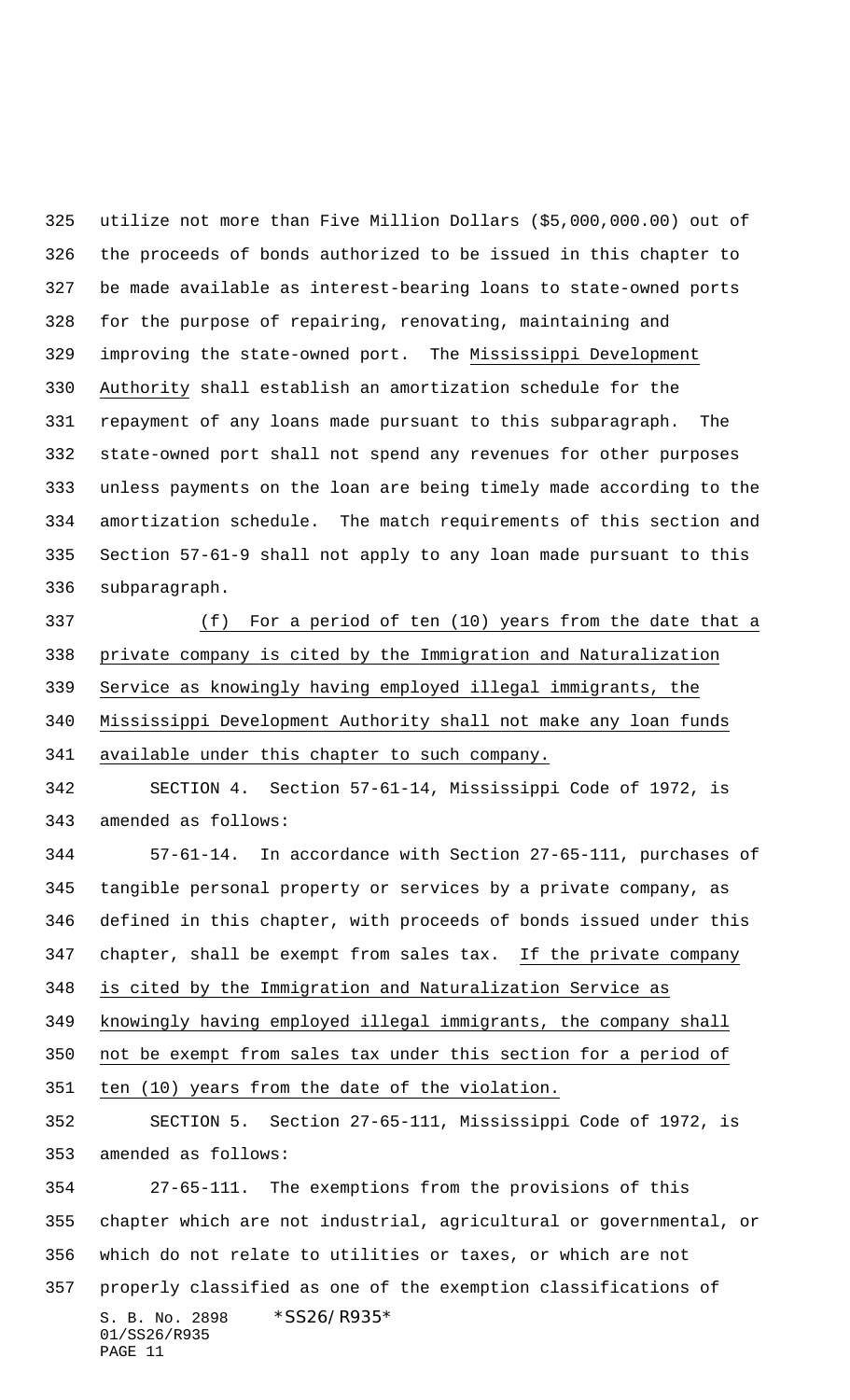this chapter, shall be confined to persons or property exempted by this section or by the Constitution of the United States or the State of Mississippi. No exemptions as now provided by any other section, except the classified exemption sections of this chapter set forth herein, shall be valid as against the tax herein levied. Any subsequent exemption from the tax levied hereunder, except as indicated above, shall be provided by amendments to this section. No exemption provided in this section shall apply to taxes levied by Section 27-65-15 or 27-65-21, Mississippi Code of 1972.

 The tax levied by this chapter shall not apply to the following:

 (a) Sales of tangible personal property and services to hospitals or infirmaries owned and operated by a corporation or association in which no part of the net earnings inures to the benefit of any private shareholder, group or individual, and which are subject to and governed by Sections 41-7-123 through 41-7-127. Only sales of tangible personal property or services which

 are ordinary and necessary to the operation of such hospitals and infirmaries are exempted from tax.

 (b) Sales of daily or weekly newspapers, and periodicals or publications of scientific, literary or educational organizations exempt from federal income taxation under Section 501(c)(3) of the Internal Revenue Code of 1954, as it exists as of March 31, 1975, and subscription sales of all magazines.

 (c) Sales of coffins, caskets and other materials used in the preparation of human bodies for burial.

 (d) Sales of tangible personal property for immediate export to a foreign country.

 (e) Sales of tangible personal property to an orphanage, old men's or ladies' home, supported wholly or in part by a religious denomination, fraternal nonprofit organization or other nonprofit organization.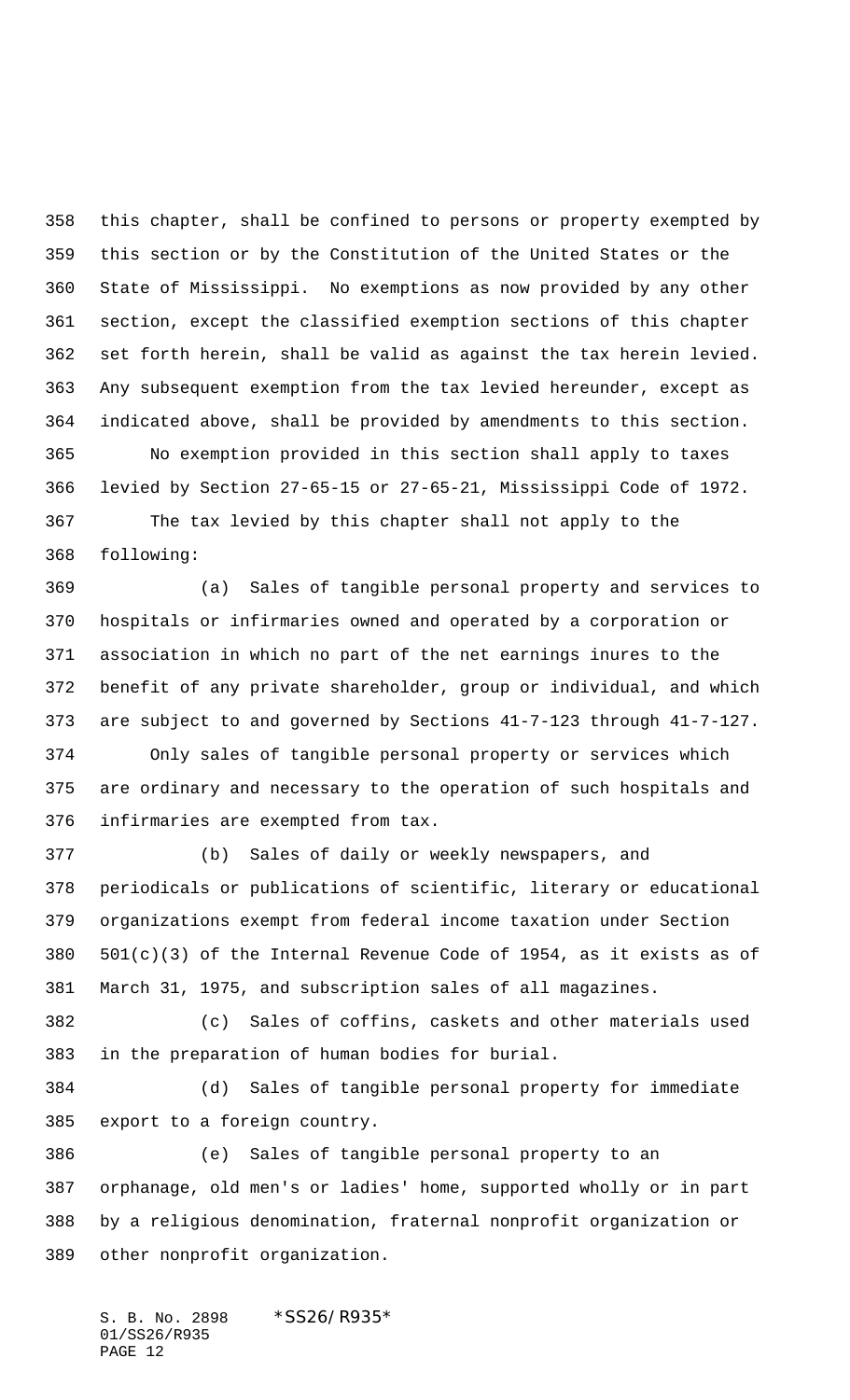(f) Sales of tangible personal property, labor or services taxable under Sections 27-65-17, 27-65-19, and 27-65-23, to a YMCA, YWCA, a Boys' or Girls' Club owned and operated by a corporation or association in which no part of the net earnings inures to the benefit of any private shareholder, group or individual.

 (g) Sales to elementary and secondary grade schools, junior and senior colleges owned and operated by a corporation or association in which no part of the net earnings inures to the benefit of any private shareholder, group or individual, and which are exempt from state income taxation, provided that this exemption does not apply to sales of property or services which are not to be used in the ordinary operation of the school, or which are to be resold to the students or the public.

 (h) The gross proceeds of retail sales and the use or consumption in this state of drugs and medicines:

 (i) Prescribed for the treatment of a human being by a person authorized to prescribe the medicines, and dispensed or prescription filled by a registered pharmacist in accordance with law; or

 (ii) Furnished by a licensed physician, surgeon, dentist or podiatrist to his own patient for treatment of the patient; or

 (iii) Furnished by a hospital for treatment of any person pursuant to the order of a licensed physician, surgeon, dentist or podiatrist; or

 (iv) Sold to a licensed physician, surgeon, podiatrist, dentist or hospital for the treatment of a human being; or

S. B. No. 2898 \* SS26/R935\* 01/SS26/R935 PAGE 13 (v) Sold to this state or any political subdivision or municipal corporation thereof, for use in the treatment of a human being or furnished for the treatment of a human being by a medical facility or clinic maintained by this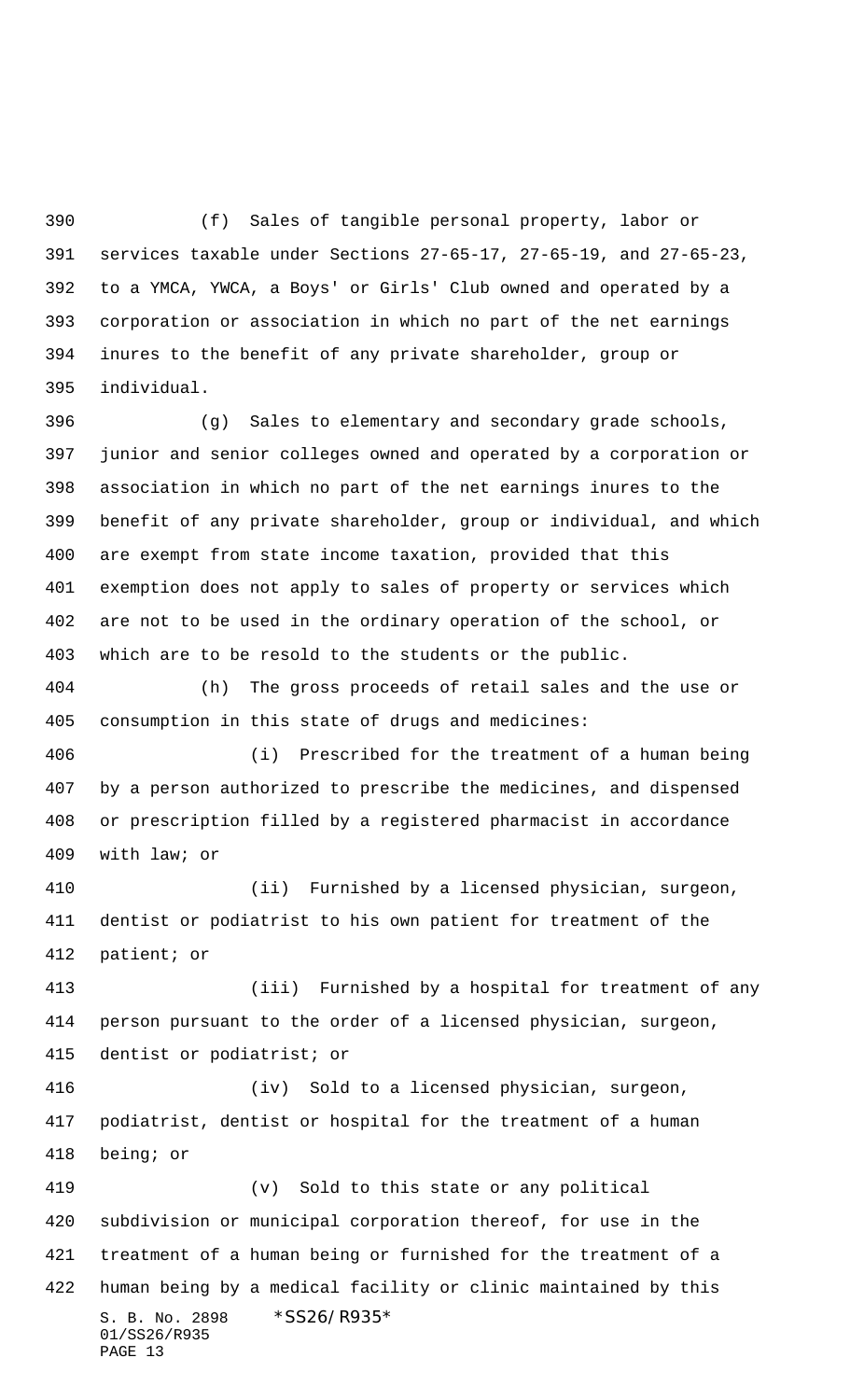state or any political subdivision or municipal corporation thereof.

 "Medicines," as used in this paragraph (h), shall mean and include any substance or preparation intended for use by external or internal application to the human body in the diagnosis, cure, mitigation, treatment or prevention of disease and which is commonly recognized as a substance or preparation intended for such use; provided that "medicines" do not include any auditory, prosthetic, ophthalmic or ocular device or appliance, any dentures or parts thereof or any artificial limbs or their replacement parts, articles which are in the nature of splints, bandages, pads, compresses, supports, dressings, instruments, apparatus, contrivances, appliances, devices or other mechanical, electronic, optical or physical equipment or article or the component parts and accessories thereof, or any alcoholic beverage or any other drug or medicine not commonly referred to as a prescription drug.

 Notwithstanding the preceding sentence of this paragraph (h), 440 "medicines" as used in this paragraph (h), shall mean and include sutures, whether or not permanently implanted, bone screws, bone pins, pacemakers and other articles permanently implanted in the human body to assist the functioning of any natural organ, artery, vein or limb and which remain or dissolve in the body.

 "Hospital," as used in this paragraph (h), shall have the meaning ascribed to it in Section 41-9-3, Mississippi Code of 1972.

 Insulin furnished by a registered pharmacist to a person for treatment of diabetes as directed by a physician shall be deemed to be dispensed on prescription within the meaning of this paragraph (h).

 (i) Retail sales of automobiles, trucks and truck-tractors if exported from this state within forty-eight (48) hours and registered and first used in another state.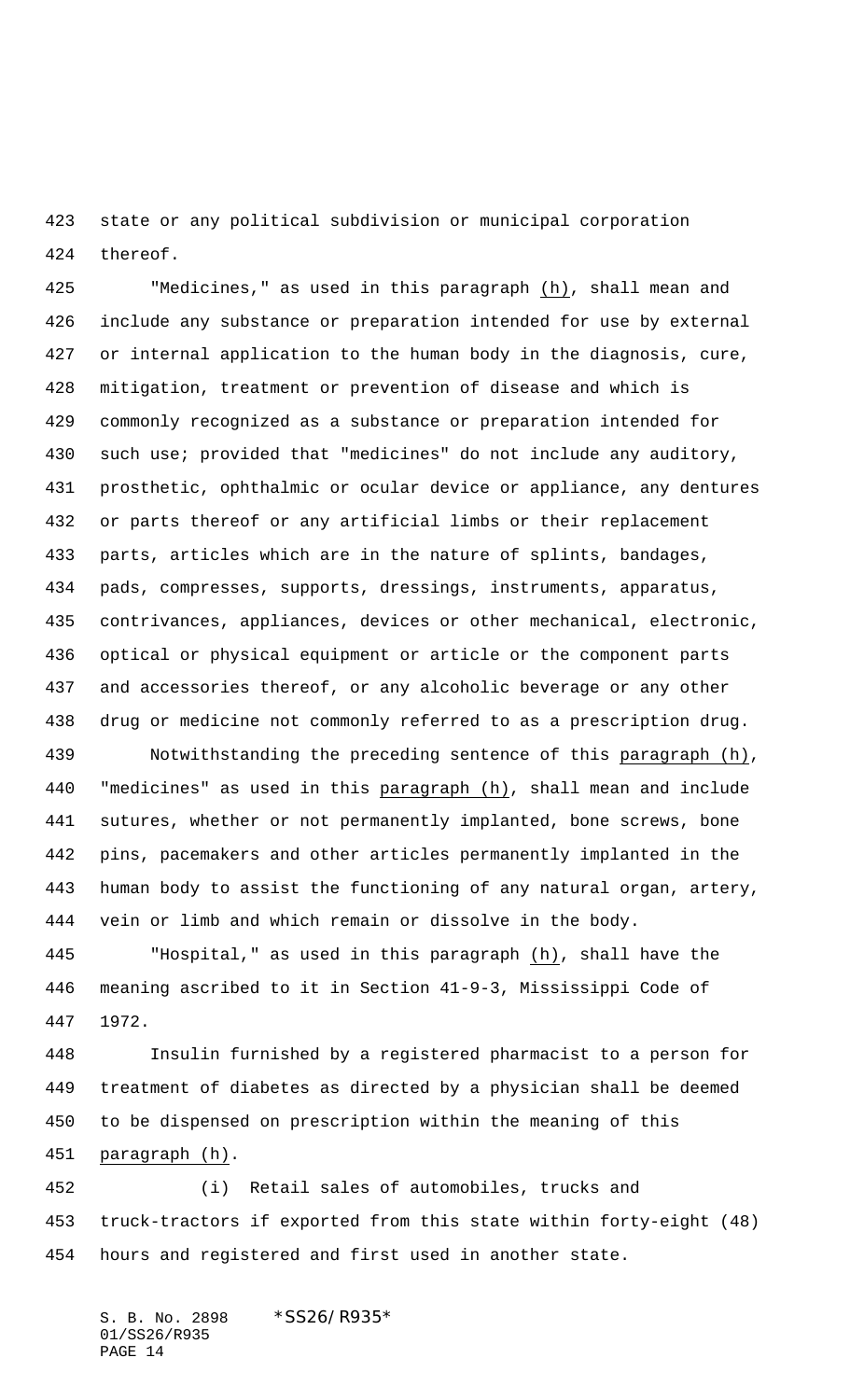(j) Sales of tangible personal property or services to the Salvation Army and the Muscular Dystrophy Association, Inc. (k) From July 1, 1985, through December 31, 1992,

 retail sales of "alcohol blended fuel" as such term is defined in Section 75-55-5. The gasoline-alcohol blend or the straight alcohol eligible for this exemption shall not contain alcohol distilled outside the State of Mississippi.

 (l) Sales of tangible personal property or services to the Institute for Technology Development.

 (m) The gross proceeds of retail sales of food and drink for human consumption made through vending machines serviced by full line vendors from and not connected with other taxable businesses.

(n) The gross proceeds of sales of motor fuel.

 (o) Retail sales of food for human consumption purchased with food stamps issued by the United States Department of Agriculture, or other federal agency, from and after October 1, 1987, or from and after the expiration of any waiver granted pursuant to federal law, the effect of which waiver is to permit the collection by the state of tax on such retail sales of food for human consumption purchased with food stamps.

 (p) Sales of cookies for human consumption by the Girl Scouts of America no part of the net earnings from which sales inures to the benefit of any private group or individual.

 (q) Gifts or sales of tangible personal property or services to public or private nonprofit museums of art.

 (r) Sales of tangible personal property or services to alumni associations of state-supported colleges or universities.

 (s) Sales of tangible personal property or services to chapters of the National Association of Junior Auxiliaries, Inc. (t) Sales of tangible personal property or services to

 domestic violence shelters which qualify for state funding under Sections 93-21-101 through 93-21-113.